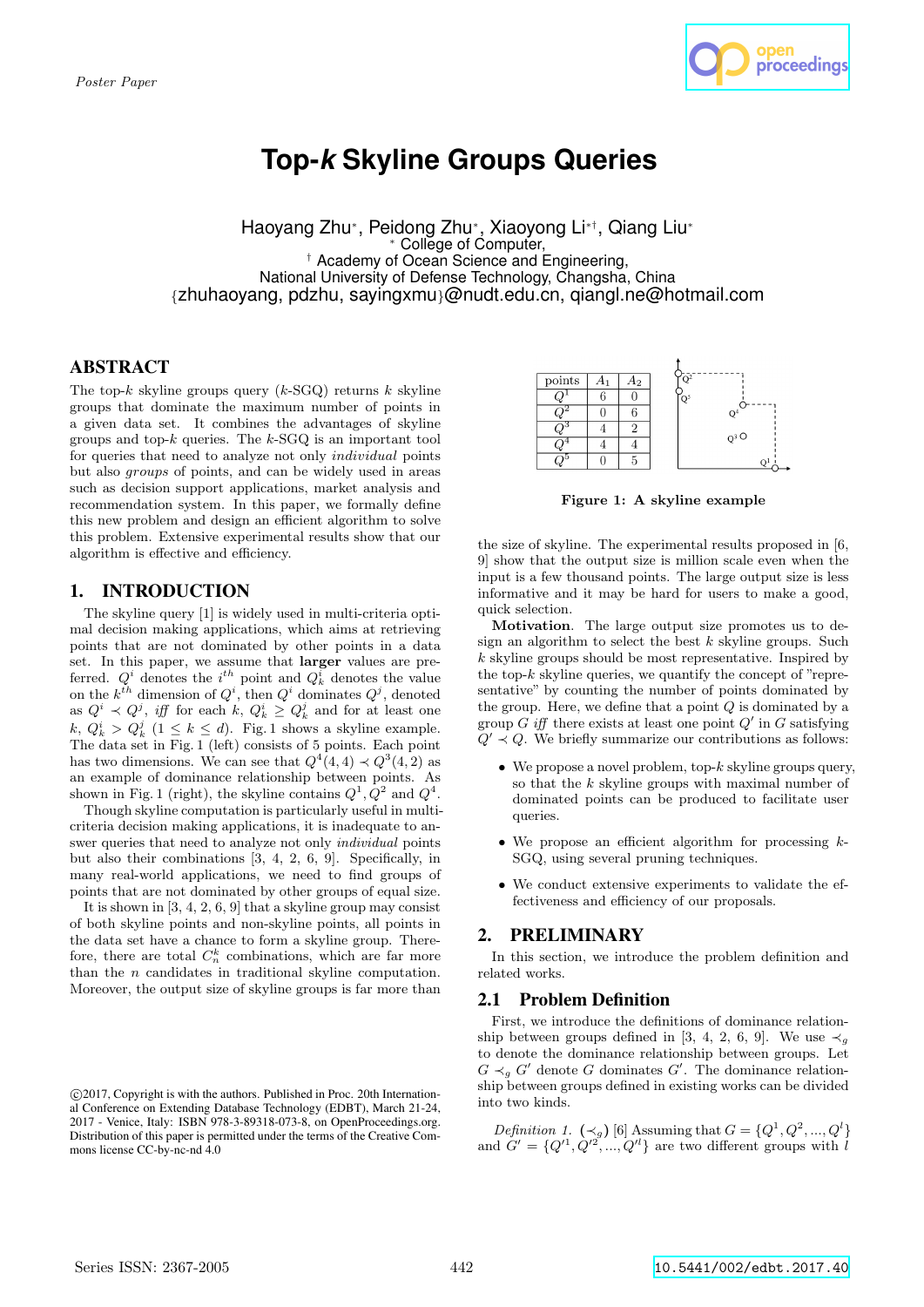points. We say that  $G \prec_g G'$ , *iff* there exist two permutations of the *l* points for *G* and *G'*,  $G = \{Q^{u1}, Q^{u2}, ..., Q^{ul}\}$ and  $G' = \{Q'^{u1}, Q'^{u2}, ..., Q'^{ul}\}$  satisfying that for each *i*,  $Q^{ui} \preceq Q^{\prime ui}$  and for at least one  $i, Q^{ui} \prec Q^{\prime ui}$  ( $1 \le i \le l$ ).

For instance in the Fig.1, since  $Q^2 \prec Q^5$  and  $Q^4 \prec Q^3$ , thus  $\{Q^2, Q^4\} \prec_g \{Q^3, Q^5\}.$ 

*Definition 2.*  $(\prec_g)$  [3, 4, 2, 9] For an aggregate function *f* and a group  $G = \{Q^1, Q^2, ..., Q^l\}$ , then *G* is represented by a point Q, where  $Q_j = f(Q_j^1, Q_j^2, ..., Q_j^l)$ . For two distinct groups *G* and *G ′* , *Q* and *Q ′* represents *G* and *G ′* respectively. We define  $G \prec_g G'$  *iff*  $Q \prec Q'$ .

In this paper, we study two kinds of aggregate function. The first one is strictly monotone, which means  $f(Q_j^1, Q_j^2, \ldots,$  $Q_j^l$  >  $f(Q_j^{1'}, Q_j^{2'}, ..., Q_j^{l'})$  if  $Q_j^i \ge Q_j^{i'}$  for every  $i \in [1, l]$  and *∃k* such that  $Q_j^k > Q_j^{k'}$ , where  $1 ≤ k ≤ l$ . For the strictly monotone function, we study *SUM* in this paper. We also investigate aggregate functions that are not strictly monotone such as *MAX* and *MIN*. Fig. 2 shows the dominance relations under different aggregate functions.

|  | Points                                                                                                   |  | SUM MAX MIN |       |
|--|----------------------------------------------------------------------------------------------------------|--|-------------|-------|
|  | $G \begin{vmatrix} Q^2(0,6) & Q^3(4,2) & Q^4(4,4) \ Q^3(4,2) & Q^4(4,4) & Q^5(0,5) \end{vmatrix}$ (8,12) |  | (4,6)       | (0,2) |
|  |                                                                                                          |  | (4,5)       | (0,2) |
|  | Dominance Relation $G \prec_a G' G \prec_a G' G = G'$                                                    |  |             |       |

#### **Figure 2: Dominance relations under different aggregate functions**

Based on the Definition 1 or Definition 2, skyline group is defined as follows:

*Definition 3.* **(GSkyline)** The *l*-point GSkyline consists of groups with *l* points that are not dominated by any other groups of the same size.

We define the problem of top-*k* skyline groups query in the following. To facilitate the presentation, we define a function  $score(G)$  that counts the number of the points dominated by group *G*. Then we have:

$$
score(G) = |\{Q \in D - G | \exists Q' \in G \land Q' \prec Q\}|
$$

For instance, if  $G = \{Q^2, Q^4\}$ ,  $score(G) = 2$ .

*Definition 4.* **(***k***-SGQ)** Top-*k* skyline groups query retrieves the set  $S_K \subseteq GSkylinder$  of *k* skyline groups with highest score values. Then we have:

$$
\forall G \in S_K, \forall G' \in (GSkyline - S_K) \rightarrow score(G) \geq score(G')
$$

Obviously, *k*-SGQ can be applied to find top-*k* skyline groups based on both Definition 1 and Definition 2.

## 2.2 Related Work

The most related works with regard to the concept of skyline groups queries are [3, 4, 2, 6, 8, 9]. [3, 4, 2, 8, 9] investigate the skyline groups query based on Definition 2 and Liu et al. [6] investigate the problem based on Definition 1. However, the output sizes of both definitions are large, which is a potential limitation of skyline group operator. To solve this, we propose an efficient algorithm to select top-*k* skyline groups.

The most related works to our *k*-SGQ are [5] and [8]. [5] proposes a top-*k* representative skyline points query. It aims to compute a set of *k* skyline points such that the total number of points dominated by one of the *k* skyline points is maximized. Obviously, it is inherently different from our problem. Moreover, since a skyline group may consist of both skyline points and non-skyline points. Therefore, the techniques proposed in [5] are not applicable to our problem. [8] proposes an algorithm to find top-*k* combinatorial skyline. In their work, a combinatorial skyline is a skyline group based on Definition 2. They rank skyline groups based on a predefined preferred attribute order. It only reports groups whose aggregate values for a certain attribute are the highest. Obviously, the problem proposed in [8] is also inherently different from our problem. Moreover, the ranking method proposed in [8] is not applicable to Definition 1, because a group cannot be represented by a point based on this definition. Therefore, [8] is orthogonal to our problem.

To the best of our knowledge, we are the first to address the problem of finding top-*k* skyline groups that dominate the maximum number of points.

#### 3. COMPUTING TOP-*K* GSKYLINE

The brute-force method to compute *k*-SGQ is to enumerate all skyline groups and count the number of points dominated by each group, then select the best *k* skyline groups. For each skyline group we need  $O(l \times n)$  time complexity to count the points dominated by the group. Let *|SG|* denote the size of skyline groups, then time complexity of selecting best *k* groups is  $O(|SG| \times log k)$ . Therefore, the overall time complexity is  $O(l \times n \times |SG| \times log k)$ . Obviously, the brute-force method incurs high computation overhead.

## 3.1 The *k*-SGQ Algorithm

Let *Skyline* denote the set of points in the skyline. *Skyline* is an accompanying result when computing *GSkyline* [6, 9]. We summarize frequently used notions in Table 1.

Lemma 1. *For Definition 1 and strictly monotone aggregate functions under Definition 2, if*  $G \in \tilde{G}$ *Skyline and*  $\tilde{G} =$  ${Q<sup>i</sup>, Q<sup>2</sup>, ..., Q<sup>l</sup>},$  then for each  $Q<sup>i</sup> \in G$ *, we have*  $Q<sup>i</sup> \in Skylinder$  $or \ \exists Q^j \in G \ and \ Q^j \in Skpline \rightarrow Q^j \prec Q^i$ .

PROOF. We prove by contradiction. Assume that  $Q^j \prec$  $Q^i$  *and*  $Q^j \in Skylinder$ , if  $Q^j \notin G$ , we can use  $Q^j$  to replace  $Q^i$  in *G*, the new group is denoted as  $G'$ .

CASE 1. For the Definition 1, since  $Q^j \prec Q^i$  and all the *other points are the same, then*  $G' \prec_g G$  *which contradicts*  $G \in GSkyline.$ 

Case 2. *For a strictly monotone aggregate function f under Definition 2, since*  $Q^j \prec Q^i$ , we assume that  $Q_t^j > Q_t^i$ . der Definition 2, since  $Q^2 \prec Q$ , we assume that  $Q_t^2 > Q_t$ .<br>Then we have  $f(Q_t^1, ..., Q_t^i, ..., Q_t^l) < f(Q_t^1, ..., Q_t^i, ..., Q_t^l)$ . *On other dimensions, we have*  $f(Q_{t'}^1, ..., Q_{t'}^i, ..., Q_{t'}^l) \leq f(Q_{t'}^1,$  $\dots, Q_t^j, \dots, Q_t^l$ )*. Therefore,*  $G' \prec_g G$ *, which contradicts*  $G \in$ *GSkyline.*

Therefore, for Definition 1 and strictly monotone aggregate functions under Definition 2, if  $G \in GSkpline$ , then for each  $Q^i \in G$ , we can get that  $Q^i \in Skpline$  or  $\exists Q^j \in G$  and  $Q^j \in G$  $Skyline \rightarrow Q^j \prec Q^i$ .

Lemma 2. *For MAX and MIN under Definition 2, if*  $\exists Q^{i} \in G$  ( $G \in GSkylinder$ ) and  $Q^{i}$  is dominated by at least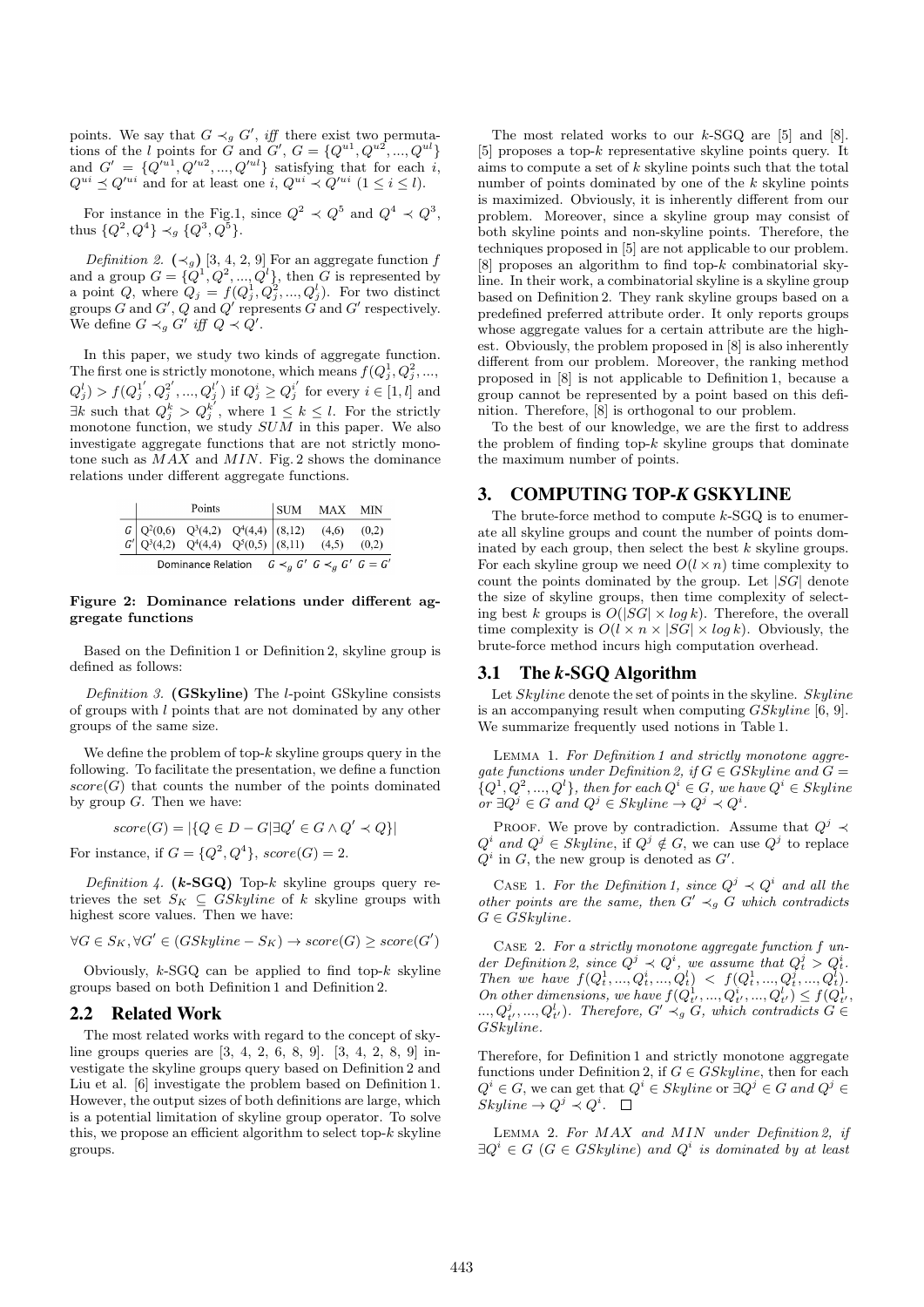| <b>Notation</b>  | Description                                  |  |
|------------------|----------------------------------------------|--|
|                  | A d-demonical data set                       |  |
| đ.               | Number of dimensions                         |  |
| $\boldsymbol{n}$ | Number of points in $D$                      |  |
| $Q^i$            | The $i^{th}$ point in $D$                    |  |
| $Q_i^i$          | The value on the $j^{th}$ dimension of $Q^i$ |  |
|                  | Preference/dominance relation                |  |
| Skyline          | The skyline of data set $D$                  |  |
|                  | Size of a group                              |  |
| score(G)         | Number of points dominated by $G$            |  |

**Table 1: The Summary of Notations**

*k points, then either*  $(1) \exists Q^{j} \in G$  *and*  $Q^{j} \prec Q^{i}$  *or*  $(2)$  *it is safe to prune G from GSkyline.*

PROOF. Obviously, it is possible to have a point  $Q^j \in$ *G* and  $Q^j \prec Q^i$ . In this situation we have  $score(G)$  $score(G \setminus \{Q^i\})$ .

In the second situation, all points dominate  $Q^i$  are not in *G*. If  $Q^j \prec Q^i$ , we use  $Q^j$  to replace  $Q^i$  in *G*, the new group is denoted as  $G'$ . Since  $Q^j \prec Q^i$  and all the other points are the same, then  $MAX(G') \preceq MAX(G)$  and  $MIN(G') \preceq$ *MIN*(*G*). As *G* is a skyline group under *MAX* and *MIN*, we have  $MAX(G') = MAX(G)$  and  $MIN(G') = MIN(G)$ which means that *G ′* is also a skyline group under *MAX* and *MIN*.

Moreover, we have  $score(G') \geq score(G)$ . Since  $Q^i$  is dominated by at least *k* points, we have at least *k* skyline groups whose *socres* are equal or greater than *score*(*G*). Therefore, it is safe to prune *G* from *GSkyline*.  $\Box$ 

Let  $dom(Q)$  denote the set of points dominated by point *Q*, then  $score(G) = |\bigcup_{Q \in G} dom(Q)|$ . In order to compute  $score(G)$  efficiently, we maintain a bit vector for each point in the group, then we can employ fast bit-wise operations for much more efficient score computation.

*Definition 5.* **([Q])** [*Q*] denotes the bit vector of *Q*. [*Q*] has the length of *|D|* bits, with one bit corresponding to a point in *D*. If a point  $Q^j$  is dominated by *Q* then the  $j^{th}$ bit is set to 1. Otherwise, the bit is set to 0.

Based on Definition 5,  $score(G)$  equals the number of "1" in  $[Q^1][[Q^2]]\dots [Q^l]$   $(G = \{Q^1, Q^2, ..., Q^l\})$ . For instance in Fig. 1,  $[Q^2] = 00001$ ,  $[Q^4] = 00100$ . If  $G = \{Q^2, Q^4\}$ , *score*(*G*) equals the number of "1" in  $|Q^2|||Q^4| = 00101$ . Therefore,  $score(G) = 2$ .

Based on Lemma 1 and Lemma 2, we do not need to compute  $[Q]$  for every point in the data set. We use  $(k-1)$ skyband [7] to denote the set of points that are dominated by at most  $k-1$  points in a data set.

Lemma 3. *For Definition 1 and strictly monotone aggregate functions under Definition 2, based on Lemma 1, we know that if*  $Q \in G$  *and*  $Q \notin Skpline$ *, then*  $Q$  *has zero contribution to*  $score(G)$ *. Thus*  $[Q]$  *is modified as follows:* 

$$
[Q] = \begin{cases} [Q], Q \in Skyline \\ 0...0, & Others \end{cases}
$$

*For MAX and MIN, we modify* [*Q*] *in the following. Because if*  $Q \notin (k-1)$ *-skyband then either*  $Q$  *has zero contribution to*  $score(G)$  *or it is safe to prune a candidate group* 

|                         | <b>Algorithm 1:</b> The k-SGQ algorithm                                                    |  |  |  |  |  |
|-------------------------|--------------------------------------------------------------------------------------------|--|--|--|--|--|
|                         | <b>Input</b> : $GSkyline, k$ ;                                                             |  |  |  |  |  |
|                         | <b>Output:</b> the result set $S_K$ of k-SGQ on $GSkyline$                                 |  |  |  |  |  |
| 1                       | begin                                                                                      |  |  |  |  |  |
| $\overline{a}$          | $PQ \leftarrow \emptyset$ ; /* PQ is a priority queue sorting groups in the                |  |  |  |  |  |
|                         | ascending order of their scores                                                            |  |  |  |  |  |
| 3                       | $\tau \leftarrow -1$ ; $\ell^* \tau$ is a threshold used for pruning<br>$\ast$ /           |  |  |  |  |  |
| 4                       | <b>if</b> the aggregate function is strictly monotone or under                             |  |  |  |  |  |
|                         | <i>Definition 1</i> then                                                                   |  |  |  |  |  |
| 5                       | Compute the bit vectors for points in the <i>Skyline</i> ;                                 |  |  |  |  |  |
| 6                       | if the aggregate function is $MAX$ or $MIN$ then                                           |  |  |  |  |  |
| $\overline{\mathbf{r}}$ | Compute the bit vectors for points in the                                                  |  |  |  |  |  |
|                         | $(k-1)$ -skyband;                                                                          |  |  |  |  |  |
| 8                       | for each group $G$ in $GSkylinder$ do                                                      |  |  |  |  |  |
| 9                       | if $MaxScore(G) > \tau$ then                                                               |  |  |  |  |  |
| 10                      | if $score(G) > \tau$ then                                                                  |  |  |  |  |  |
| 11                      | $\vert PQ.push(G);$                                                                        |  |  |  |  |  |
| 12                      | if $ PQ  > k$ then                                                                         |  |  |  |  |  |
| 13                      |                                                                                            |  |  |  |  |  |
| 14                      | $\left  \begin{array}{c} PQ.pop(); \\ \tau \leftarrow PQ,top().score; \end{array} \right $ |  |  |  |  |  |
|                         |                                                                                            |  |  |  |  |  |
| 15                      | return PQ;                                                                                 |  |  |  |  |  |

*containing*  $Q$ *, thus all points outside of the*  $(k-1)$ *-skyband will not affect the result of top-k skyline groups query.*

$$
[Q] = \begin{cases} [Q], Q \in (k-1)\text{-}skyband \\ 0...0, & Others \end{cases}
$$

*Definition 6.* **(MaxScore)** *MaxScore* denotes the upper bound of *score*.  $MaxScore(G) = \sum_{Q \in G} |dom(Q)|$ .

 $|dom(Q)| =$  $[Q] = 0...0$ *number of* "1" *in*  $[Q], [Q] \neq 0...0$ Obviously,  $MaxScore(G) \geq score(G)$ .

LEMMA 4. Let  $S_C$  be a candidate set containing  $k$  skyline *groups and*  $\tau$  *be the smallest score for all groups in*  $S_C$ *. For a* specified group  $G' \in GSkpline$  *with*  $MaxScore(G') \leq \tau$ , *it can be safely pruned away as it cannot be an actual answer group for k-SGQ.*

Based on the above discussion, we propose Algorithm 1 to compute *k*-SGQ. In Algorithm 1 we maintain a priority queue of *k* skyline groups. Line 3 sets a threshold used for pruning. Then we compute the bit vectors for points in the *Skyline* or  $(k-1)$ -skyband based on the skyline group definition and aggregate functions. Line 9 utilizes Lemma 4 to prune candidate groups, Line 10 utilizes bit-wise operations to compute  $score(G)$  for candidate groups.

#### 3.2 Time Complexity Analysis

The time complexity of computing bit vectors for points in the *Skyline* and  $(k - 1)$ -skyband is  $O(|Skyline| \times n)$ and  $O(|(k-1)$ -skyband $| \times n$  respectively. For each group *G* in *GSkyline*, we need *l −* 1 bit-wise operations to get  $score(G)$ . The time complexity of updating the priority queue is  $O(log k)$ . Therefore, the time complexity of Algorithm 1 under Definition 1 and strictly monotone functions under Definition 2 is *O*(*|Skyline|×n*+(*l−*1)*×|SG|×log k*). The time complexity of Algorithm 1 for *MAX* and *MIN* is  $O(|(k-1)$ -skyband $| \times n + (l-1) \times |SG| \times log k$ ). Obviously, the time complexity of Algorithm 1 is far less than the time complexity of the brute-force method.

#### 4. EXPERIMENTAL EVALUATION